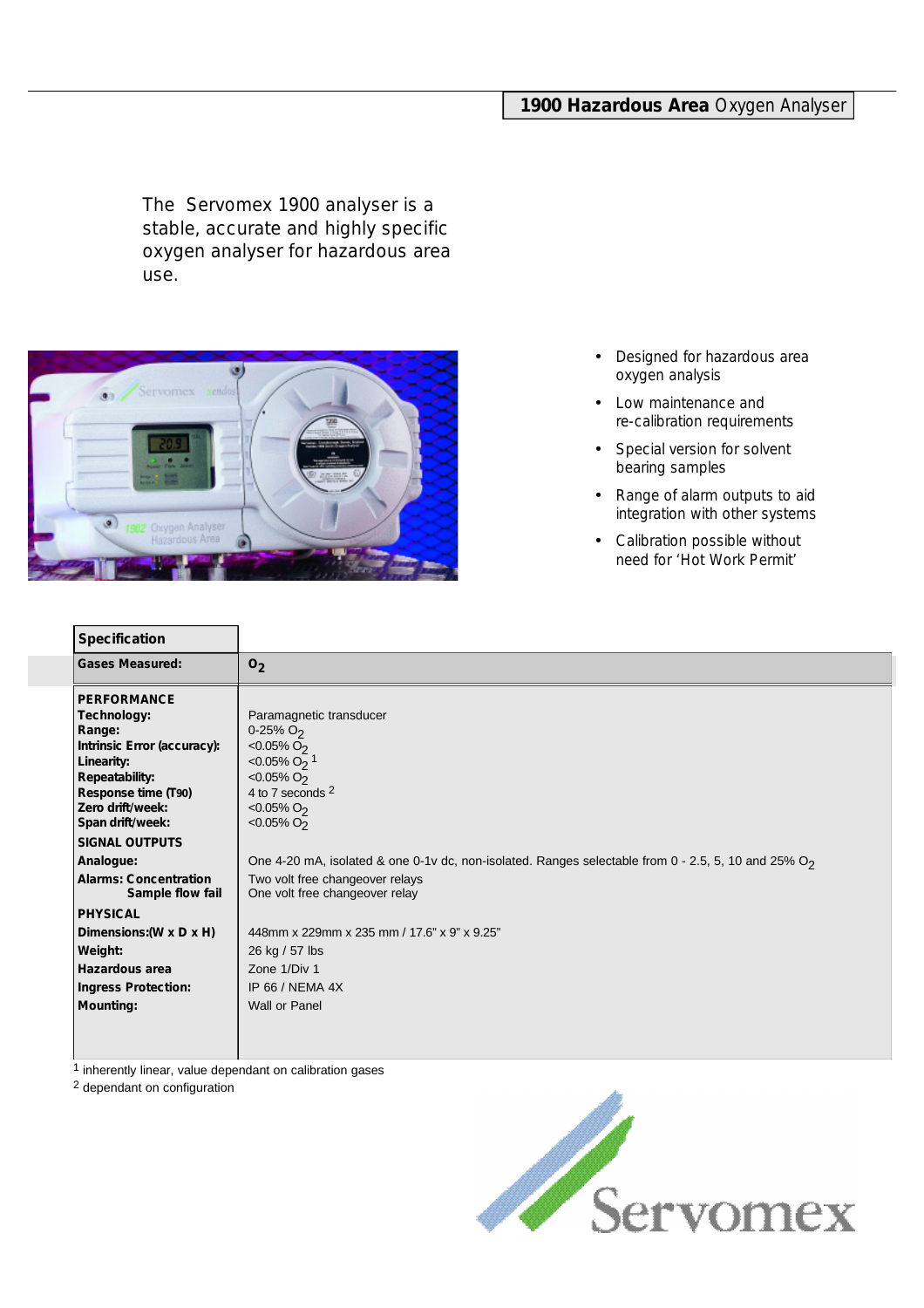# **Ambient** Conditions

Temperature: Operating: -10°C to 50°C/14°F to 122°F Storage: -20°C to 55°C/-4°F to 131°F Atmospheric Pressure: 79 to 124kPaa/11 to 18psia (for operation up to 2000m altitude.) Warm Up Time 4 hours at an ambient temperature of 20°C(68°F)

# **Power** Supply

100 to 240V ac ±10% - 50/60Hz -50VA max.

| <b>Sample Wetted Materials</b> |  |
|--------------------------------|--|
|                                |  |

| Material Of<br>Construction | Analyser<br>Basic | Standard Cell + Flow<br>Alam | Standard Cell<br>+ AFCD<br>+ | High Flow rate cell/<br>Stainless Steel Pipework | Solvent Reistant Cell +<br>Stainless Steel Pipework | +Hastelloy pipework<br>Solvent Resistant Cell |
|-----------------------------|-------------------|------------------------------|------------------------------|--------------------------------------------------|-----------------------------------------------------|-----------------------------------------------|
| <b>Borosilicate Glass</b>   |                   | V                            |                              |                                                  |                                                     |                                               |
| <b>Bonded Borosilicate</b>  |                   |                              |                              |                                                  |                                                     |                                               |
| <b>Glass Fibre</b>          |                   |                              |                              |                                                  |                                                     |                                               |
| <b>Brass</b>                |                   | $\frac{v}{v}$                |                              |                                                  |                                                     |                                               |
| Phospher Bronze             |                   |                              |                              |                                                  |                                                     |                                               |
| <b>Fluorocarbon Rubber</b>  | V                 | V                            |                              |                                                  |                                                     |                                               |
| Hastelloy C-276             |                   |                              |                              |                                                  |                                                     |                                               |
| Nickel (electroless)        | v                 | $\checkmark$                 |                              |                                                  |                                                     |                                               |
| Neoprene Rubber             |                   | $\frac{2}{5}$                |                              |                                                  |                                                     |                                               |
| Glass Filled Nylon 12       |                   |                              |                              |                                                  |                                                     |                                               |
| Polysulphone                |                   |                              |                              |                                                  |                                                     |                                               |
| Platinum                    | v                 |                              | V                            |                                                  | V                                                   |                                               |
| Platinum / Iridium alloy    |                   | V                            | $\frac{v}{v}$                |                                                  |                                                     |                                               |
| <b>Glass Filled</b>         |                   |                              |                              |                                                  |                                                     |                                               |
| Polypropylene               |                   |                              |                              |                                                  |                                                     |                                               |
| Polypropylene               | v                 | V                            | V                            |                                                  |                                                     |                                               |
| <b>Gold Plated Silver</b>   |                   | V                            |                              |                                                  |                                                     |                                               |
| 302 / EN58A SSteel          |                   |                              | V                            |                                                  |                                                     |                                               |
| 303 Stainless Steel         | $\frac{v}{v}$     | V                            |                              |                                                  |                                                     |                                               |
| 316 Stainless Steel         |                   | $\checkmark$                 | $\frac{2}{5}$                |                                                  |                                                     |                                               |
| Viton (325 cell)            | V                 | V                            |                              |                                                  |                                                     |                                               |
| Viton - A                   |                   |                              |                              |                                                  |                                                     |                                               |
| Chemraz (364 cell)          |                   |                              |                              |                                                  |                                                     |                                               |
| PTFE                        |                   |                              |                              |                                                  |                                                     |                                               |

# **Sample** Gas Conditions

| Configuration                                                                                                                                                                 | Base<br>Analyser<br>Viton/SS                        | with<br><b>AFCD</b>         | S.Steel or<br>Hastelloy/PFA<br>High Flow cell or bypass |  |
|-------------------------------------------------------------------------------------------------------------------------------------------------------------------------------|-----------------------------------------------------|-----------------------------|---------------------------------------------------------|--|
| <b>Inlet Pressure</b>                                                                                                                                                         | $0.04$ psig $†$<br>0.3 kPag min                     | 1 to 5 psig<br>7 to 35 kPag | $0.05$ psig $†$<br>0.4 kPag min                         |  |
| <b>Flow Rate</b>                                                                                                                                                              | 50 to 250ml/min                                     | 1.2 to 3.5 l/min            | 50 to 70 I/hour (60 I/hour nominal)                     |  |
| Vent Pressure                                                                                                                                                                 | 11.5 to 18.0 psia (80.5 to 126kPaa)                 |                             |                                                         |  |
| Dew Point                                                                                                                                                                     | 5°C below ambient temperature                       |                             |                                                         |  |
| Temperature                                                                                                                                                                   | Sample gas not above ambient                        |                             |                                                         |  |
| <b>Particulates</b>                                                                                                                                                           | $<$ 3um (micron)                                    |                             |                                                         |  |
| Condition                                                                                                                                                                     | Clean, non-corrosive * and free from oil/condensate |                             |                                                         |  |
| Connections                                                                                                                                                                   | 1/4" NPT Female Inlet/Outlet Connectors             |                             |                                                         |  |
| † Adjust pressure and sample flow externally to provide sample flow rate<br>AFCD - Automatic Flow Control Device<br>For Corrosive samples use a solvent resistant cell option |                                                     |                             |                                                         |  |

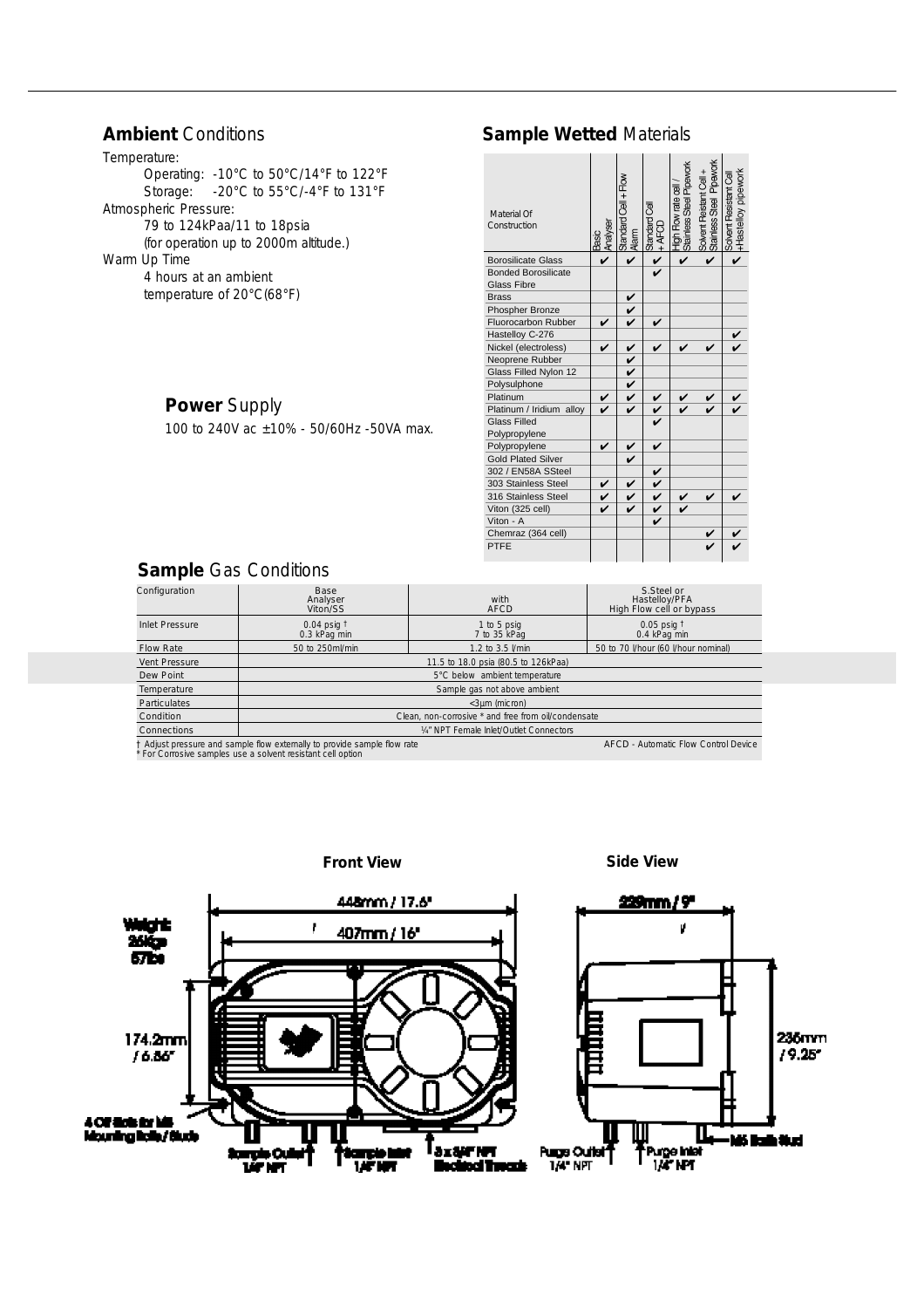## **Hazardous Area** Approval

**Performance** Approval

urement of oxygen".

The 1900 complies with EN50104: 1999 "Electrical apparatus for the detection and meas-

(not suitable for use with  $O_2$  enriched samples)

| FM (USA)      | Class L II & III Division 1<br>Groups A, B, C, D, E, F & G<br>T4, Ambient Temp 50°C maximum                                                     |
|---------------|-------------------------------------------------------------------------------------------------------------------------------------------------|
| CSA (Canada)  | Class I, Division 1, Groups A, B, C, & D<br>Class II, Division 1, Groups E, F & G<br>Class III, Division 1<br>Ex ia T4, T. ambient 50°C maximum |
| TIIS (Japan)  | Fx ia d IIC T4X                                                                                                                                 |
| ATEX (Europe) | $Fx$ $\parallel$ $2G$ .<br>FFx ia d IIC T4<br>$(-20^{\circ}C < Ta < 50^{\circ}C)$                                                               |

## **EC Directive** Compliance

The 1900 complies with the EMC Directive 89/336/EEC (as amended by Directive 92/31/EEC and 93/68/EEC and the ATEX Directive 94/9/EC.

It conforms to the following harmonised European standards for product safety and electromagnetic compatibility:

EN 50081-1: Generic emission standard

EN 50082-2: Generic immunity standard

EN 61010-1: Safety requirements for electrical equipment for measurement, control and laboratory use.

This product is rated for Installation Category II in accordance with IEC 664.

This product is rated for Pollution Degree 2 in accordance with IEC 664.

| <b>Performance</b> Specification Continued |                                                     |                                 |              |                                                         |
|--------------------------------------------|-----------------------------------------------------|---------------------------------|--------------|---------------------------------------------------------|
| Configuration                              | <b>Units</b>                                        | Base<br>Analyser                | with<br>AFCD | High Flow Transducers:<br>Standard or Solvent Resistant |
| Response time $(T_{90})$                   | Seconds<br>$(200m$ /min $)$                         | $\leq$ 4                        | $\langle$ 7  | $5$<br>$(60$ <i>l/hour</i> )                            |
| Noise (peak to peak)                       | $%$ O <sub>2</sub>                                  | < 0.04                          | < 0.05       | < 0.04                                                  |
| <b>Ambient Pressure</b><br>Coefficient     | % of reading for a 1%<br>change in ambient pressure |                                 |              |                                                         |
| Sample Flow Rate<br>Effect                 | $%$ O <sub>2</sub> over 50 to<br>$250$ ml/min       | < 0.1                           | N/A          | < 0.2<br>(over 50 to 70 litres/hour)                    |
| Ambient Temperature<br>Coefficient         | $/10^{\circ}$ C                                     | 0.2% $O_2 \pm 0.5$ % of reading |              |                                                         |

**The performance specification has been written, and verified, in accordance with the international standard IEC 1207-1:1994 "Expression of performance of gas analysers".**